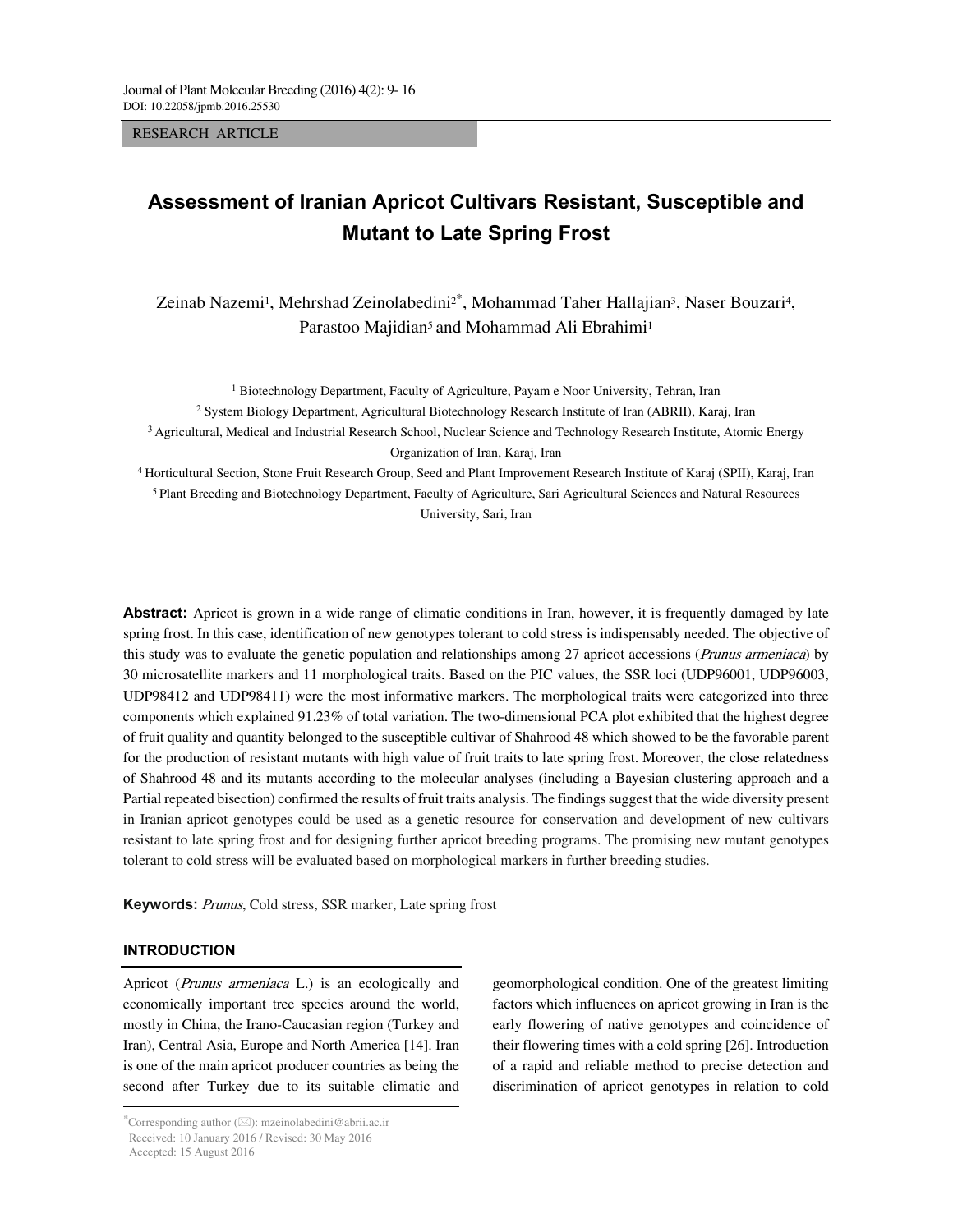stress tolerance is extremely important for scientific and economic reasons. Classical methods based on phenological, pomological and morphological characteristics such as tree vigor and growth habit [5-6], fruit quality features [24, 32], stone [22], flower [30-31, 39], stigma and stylus [35] and pollen [3-4, 9] have been used for germplasm collection and characterization of apricot genotypes. However, these phenotypic data are often difficult to be evaluated because of their dependency on environmental conditions and production practices. In contrast with morphological traits, molecular markers are stable, reliable and independent of environmental factors and can be used for genetic diversity analysis in P. armeniaca genotypes. Among different molecular markers, microsatellite markers have been widely used for genetic diversity studies. The population structure of various apricot cultivars owing to their desirable characteristics including high numbers of polymorphisms, wide genomic distribution, co-dominant inheritance, and high degree of reproducibility [1, 21, 36- 37, 41-42]. In every breeding program, it is suggested to compare and combine molecular and morphological information of germplasm collections in order to evaluate diversity analysis more precisely. In the case of Prunus, several works have been performed based on molecular and morphological data on apricot [17, 33], plum [2] sweet cherry [16, 23], peach [8], and almond [12, 15, 34, 40]. Furthermore, the evaluation of genetic structure of germplasm collection can be useful for effective utilization of Prunus genetic resources [13, 19].

The objectives of this study were 1) to evaluate the phenotypic variation of 30 morphological traits and their relationships on seven susceptible and resistant apricot genotypes to late spring frost 2) to identify the most desirable susceptible parental genotype for generating mutants in terms of fruit traits and 3) to assess the genetic relationship and structure of 27 Iranian apricot genotypes including resistant, susceptible and their mutants to late spring frost using 30 SSR markers.

### **MATERIALS AND METHODS**

#### **Morphological traits**

This study was carried out on seven commercial apricot genotypes, three resistant and four susceptible, as well as 20 mutants to cold stress from Iran. The genotypes were maintained at an experimental orchard located at the Kamal Shahr Research Station of Seed and Plant Improvement Institute in Karaj, Iran.

During two years, eleven morphological characters (five qualitative and six quantitative) were studied as follows: fruit length (FL), fruit width (FWi), fruit width stomach (FWiS), fruit weight (FWe), stone weight (SWe), total soluble solids (TSS), pH, fruit quality (FQ), fruit taste (FT), panel test (PT) and frost (Fr) (Table 3). Morphological data analyses including PCA and 2D PCA plot were performed by SPSS software version 16.0.0 (SPSS 2007). In PCA, factor loadings > 0.80 were regarded as significant.

#### **Molecular evaluation**

Total DNA was extracted using the procedure described by Doyle [10]. The quality of the extracted DNA was verified on 1.5 % agarose gel and the quantity of DNA was checked by NanoDrop®ND-1000 Spectrophotometer. We used 30 SSR primer pairs to evaluate polymorphism among Iranian apricot genotypes (Table1). PCR amplification was performed in a 25 μl reaction containing 2.5 μl of 10 X buffer, 2 mM MgCl<sub>2</sub>, 0.2 μM of each primer, 0.1 mM dNTPs, 1 U Taq DNA polymerase, and 90 ng genomic DNA. Amplification included an initial denaturation at 95◦C for 5 min, followed by 36 cycles of 30 s denaturation at 95◦ C, 45 s annealing at 57◦ C, and 2 min extension at 72℃. A final extension step of 7 min at 72℃ was added. Amplified PCR products were separated by electrophoresis on 6.5% acrylamide using BioRad model GS-800 imaging densitometer. Amplified products were scored as present (1) or absent (0) to form a binary matrix. To examine different variability parameters including the number of alleles (A), major allele frequency, expected heterozigosity (He), observed heterozigosity (Ho) and polymorphism information content (PIC), Power Marker v.3.25 [20] and Popgenev.3.2 [38] were used.

To assess genetic relationship among the samples, a partial repeated bisection (RB) analysis was carried out using GCluto v. 1.0 [29]. A Bayesian clustering approach was applied to infer genetic structure of the apricot germplasms which are implemented in STRUCTURE v.2.3.4 [28]. A burnin of 50,000 steps followed by 50,000 Markov Chain Monte Carlo (MCMC) iterations were used and all other parameters were set at their default values. Bayesian analysis was conducted with three independent runs for each value of K.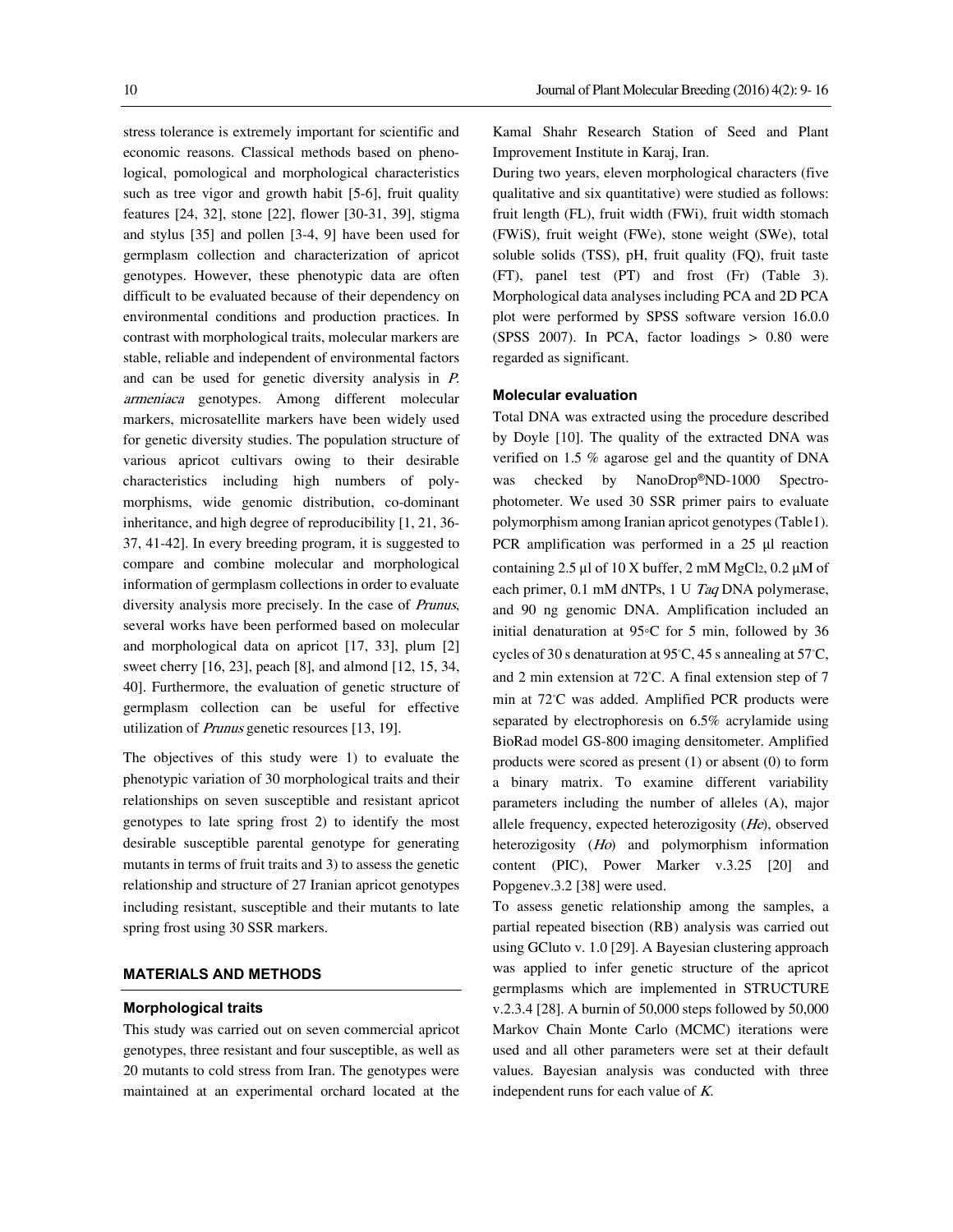**Table 1.** Genetic diversity among the 27 apricot genotypes using SSR analysis.

| Marker               | Major allele<br>frequency | $(A)^1$      | $(He)^2$     | (Ho) <sup>3</sup> | (PIC) <sup>4</sup> |
|----------------------|---------------------------|--------------|--------------|-------------------|--------------------|
| <b>UDP96001</b>      | 0.37                      | 6.00         | 0.71         | 1.00              | 0.66               |
| UDP96003             | 0.46                      | 4.00         | 0.63         | 0.84              | 0.56               |
| <b>UDP96005</b>      | 0.69                      | 4.00         | 0.48         | 0.38              | 0.44               |
| <b>UDP96008</b>      | 0.50                      | 2.00         | 0.50         | 1.00              | 0.38               |
| <b>UDP96010</b>      | 0.71                      | 5.00         | 0.55         | 0.47              | 0.45               |
| <b>UDP96013</b>      | 0.45                      | 4.00         | 0.35         | 0.57              | 0.44               |
| <b>UDP96015</b>      | 0.44                      | 3.00         | 0.44         | 0.04              | 0.51               |
| <b>UDP96018</b>      | 0.50                      | 2.00         | 0.50         | 1.00              | 0.38               |
| <b>UDP96019</b>      | 0.32                      | 3.00         | 0.51         | 0.49              | 0.44               |
| <b>UDP97401</b>      | 0.66                      | 5.00         | 0.66         | 0.32              | 0.38               |
| <b>UDP97402</b>      | 0.76                      | 4.00         | 0.40         | 0.08              | 0.37               |
| <b>UDP97403</b>      | 0.56                      | 4.00         | 0.47         | 0.54              | 0.48               |
| <b>UDP97408</b>      | 0.45                      | 2.00         | 0.49         | 0.44              | 0.39               |
| <b>UDP98024</b>      | 0.67                      | 3.00         | 0.64         | 0.61              | 0.53               |
| <b>UDP98405</b>      | 0.50                      | 2.00         | 0.50         | 1.00              | 0.38               |
| <b>UDP98406</b>      | 0.81                      | 5.00         | 0.32         | 0.07              | 0.30               |
| <b>UDP98407</b>      | 0.49                      | 5.00         | 0.55         | 0.07              | 0.42               |
| <b>UDP98409</b>      | 0.50                      | 2.00         | 0.49         | 0.88              | 0.37               |
| <b>UDP98411</b>      | 0.50                      | 4.00         | 0.61         | 0.63              | 0.54               |
| <b>UDP98412</b>      | 0.43                      | 4.00         | 0.62         | 0.89              | 0.54               |
| Pchgms1              | 0.73                      | 3.00         | 0.46         | 0.78              | 0.53               |
| Pchgms2              | 0.87                      | 3.00         | 0.41         | 0.66              | 0.40               |
| Pchgms3              | 0.68                      | 4.00         | 0.58         | 0.51              | 0.42               |
| PS7a2                | 0.87                      | 4.00         | 0.42         | 0.77              | 0.44               |
| PS9F8                | 0.49                      | 4.00         | 0.59         | 0.69              | 0.52               |
| <b>PS12e2</b>        | 0.57                      | 5.00         | 0.57         | 0.58              | 0.50               |
| BPPCT017             | 0.63                      | 4.00         | 0.54         | 0.07              | 0.44               |
| BPPCT020<br>BPPCT006 | 0.69                      | 4.00<br>5.00 | 0.66<br>0.60 | 0.04<br>0.21      | 0.41<br>0.46       |
|                      | 0.77                      |              |              |                   |                    |
| Mean                 | 0.59                      | 3.75         | 0.52         | 0.53              | 0.45               |

<sup>1</sup>A: number of alleles;

 $^{2}H_{e}$ : expected heterozigosity;

 ${}^{3}H_{o}$ : observed heterozigosity;

4PIC: polymorphic information content

# **RESULTS AND DISCUSSION**

#### **Phenotypic variation**

There were significant differences among samples regarding the morphological features (Table 2). As for fruit dimensions, the genotypes had a range of 31.41 to 56.08 mm for FL, 29.21 to 47.73 mm for FWi and 26.55 to 41.03 mm for FWiS. In addition, SWe ranged from 1.76 gr to 3.36 gr as well as fruit weight varied from 17.57 gr to 66.41gr. Previous studies on apricot also reported a high variability among accessions regarding this parameter [27, 33].

Among the morphological traits studied, frost percentage is the main feature for identifying different apricot genotypes in terms of tolerance to late spring frost. As we expected, frost percentage ranged from 10 (for resistant cultivars of BN-KB576, BN-KB24 and Jahangiri) to 90 (for susceptible cultivar of Shahrood 48). TSS content is an important quality attribute, influencing notably the fruit taste. The most amount of TSS in the present study was shown in the resistant cultivars of BN-KB576, BN-KB24 and Jahangiri than susceptible cultivars. It is considered the mean values of TSS over 10% were the minimum value for consumer acceptance of apricots, which is the case in our cultivars [30].

The results of PCA analysis showed the characteristics that correlated best with fruit attractiveness, for example fruit dimensions (fruit length, fruit width, fruit width stomach), fruit weight, fruit taste, and stone weight [6], had the highest loadings in the first two components. This indicates that these traits are not only useful for assessment of diversity but also for characterization of apricot germplasm.

In 2D PCA plot, the samples were distributed based on the level of qualitative and quantitative fruit characters (Figure 1). Since the sample of Shahrood 48 showed the highest measure of fruit traits amongst other susceptible genotypes, it was known as the desirable parental cultivar. The Jahangiri and BNKB24 resistant genotypes which had the closest level of fruit attributes were introduced as the high-grade of resistant cultivars. The results showed that the measured fruit features including FL, FWi, FWiS, FWe, FQ, SWe, FT, PT, Fr% and pH are suitable for characterization of apricot germplasm related to cold stress. This finding was in agreement with those of [5, 7, 40] who revealed that morphological evaluation is an efficient tool for characterization of apricot germplasm and species distinction.

#### **Molecular assessment**

In correspondence with molecular analysis, the maximum level of heterozygosity and the number of alleles obtained from this study were in agreement with another study reported on Turkish apricot germplasm [1]. The highest polymorphic information index PIC values belonged to primers UDP96001, UDP96003, UDP98412 and UDP-98411 which showed the potential of the SSR loci for genetic identification of Iranian apricot genotypes tolerant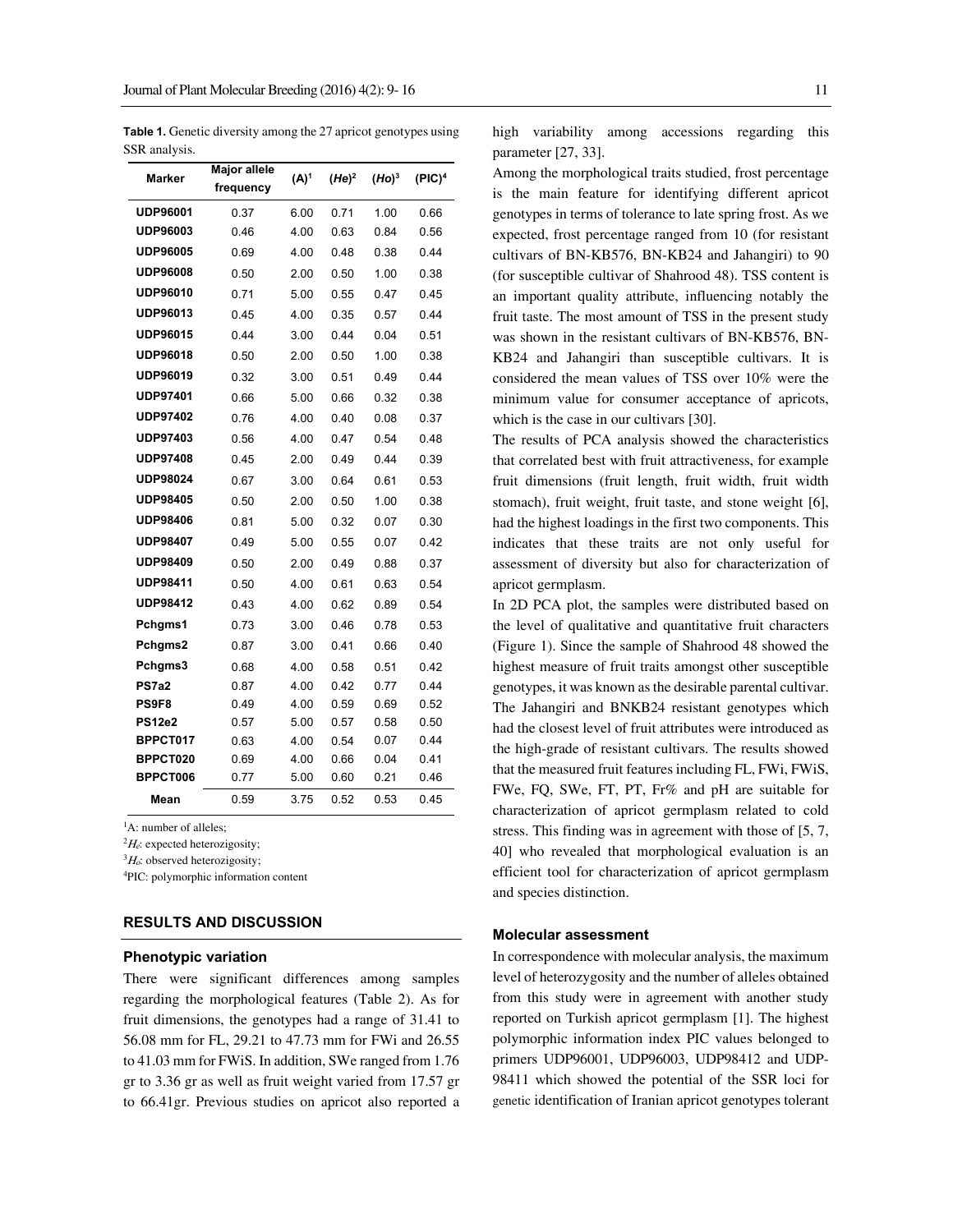| <b>Traits</b> | <b>Components</b> |              | <b>Accession code</b> |                |        |           |       |        |                |             |
|---------------|-------------------|--------------|-----------------------|----------------|--------|-----------|-------|--------|----------------|-------------|
|               | 1                 | $\mathbf{2}$ | 3                     | <b>BNKB576</b> | BNKB24 | Jahangiri | Royal | BNKB18 | <b>BNKB511</b> | Shahrood 48 |
| <b>FL</b>     | 0.914             | $-0.223$     | $-0.116$              | 40.89          | 41.54  | 42.42     | 38.57 | 31.41  | 56.08          | 39.83       |
| <b>FWi</b>    | 0.892             | 0.423        | $-0.147$              | 29.21          | 36.90  | 42.09     | 37.24 | 33.62  | 47.73          | 39.11       |
| <b>FWIS</b>   | 0.812             | 0.565        | 0.073                 | 26.55          | 34.03  | 39.95     | 34.14 | 29.38  | 41.03          | 36.53       |
| <b>FWe</b>    | 0.947             | 0.123        | $-0.134$              | 17.57          | 36.50  | 38.25     | 27.97 | 20.96  | 66.41          | 40.81       |
| FQ            | 0.200             | 0.892        | $-0.324$              | 40             | 50     | 60        | 70    | 70     | 60             | 60          |
| SWe           | 0.802             | 0.420        | 0.197                 | 1.76           | 2.20   | 2.85      | 3.36  | 2.12   | 1.83           | 2.92        |
| <b>FT</b>     | 0.114             | 0.961        | $-0.204$              | 30             | 60     | 70        | 80    | 60     | 60             | 60          |
| PT            | 0.165             | 0.932        | 0.135                 | 40             | 70     | 70        | 70    | 60     | 60             | 60          |
| Fr%           | 0.138             | 0.223        | $-0.898$              | 10             | 10     | 10        | 80    | 50     | 80             | 90          |
| pH            | 0.161             | 0.072        | 0.917                 | 4.48           | 5.25   | 4.41      | 4.94  | 4.07   | 4.31           | 4.31        |
| TSS%          | $-0.554$          | $-0.192$     | 0.667                 | 23             | 25     | 20        | 17    | 10     | 15             | 16          |
| Variance%     | 38.75             | 31.07        | 21.41                 |                |        |           |       |        |                |             |
| Total         | 91.23             |              |                       |                |        |           |       |        |                |             |
|               |                   |              |                       |                |        |           |       |        |                |             |

**Table 2.** The principle components (PCs) and the mean values of the 30 morphological traits for seven apricot cultivars.

cold stress. In another study, the highest value of PIC was 0.47 based on RAPD markers among apricot genotypes which were lower than the results from the present study [25].

The genetic relatedness based on RB analysis divided the samples into three main clusters (Figure 2). The larger group contained all 20 mutant genotypes and their parental cultivar as Shahrood 48. The second larger group included all three resistant apricot genotypes and the BNKB511 susceptible one. Finally, the third group consisted of only susceptible genotypes of BNKB18 and Royal. The Bayesian clustering approach using STRUCTURE software showed that the most likely value of  $K$  was three (Figure 3).

The different groups showed three different colors as red (mutant), green (resistant) and blue (susceptible). Almost all 27 samples showed a clear relation to each cluster based on a high tendency to cluster by tolerance to late spring frost while two samples (Shahrood 48 and its mutant) were categorized as admixture (Figure 3). Due to the admixture of the two colors as blue and red, it could be concluded that the close relationships between the mutants and their susceptible parent resulted from the common genetic source of those samples.

The results from model-based method completely confirmed the grouping that we observed in the RB analysis. Similarities were found in the results of previous studies on different Prunus species emphasizing that the molecular and morphological results were in the same direction [8, 15, 17, 19, 30]. In contrast, some studies showed low correlation between morphological assessment and different molecular approaches [11, 40]. In relation to structure analysis, Wang et al. [2014] reported on the genetic and structure diversity of Siberian apricot populations in China using 31 nuclear SSR loci. The structure analysis clustered all of the populations into four genetic clusters also there was no significant difference between the wild and semi-wild groups, indicating that recent cultivation practices have had little impact on the genetic diversity of Siberian apricot.



**Figure 1.** Two-dimensional (2D) PCA plot based on the first two components and according to the combined morphological data from 2 years of study.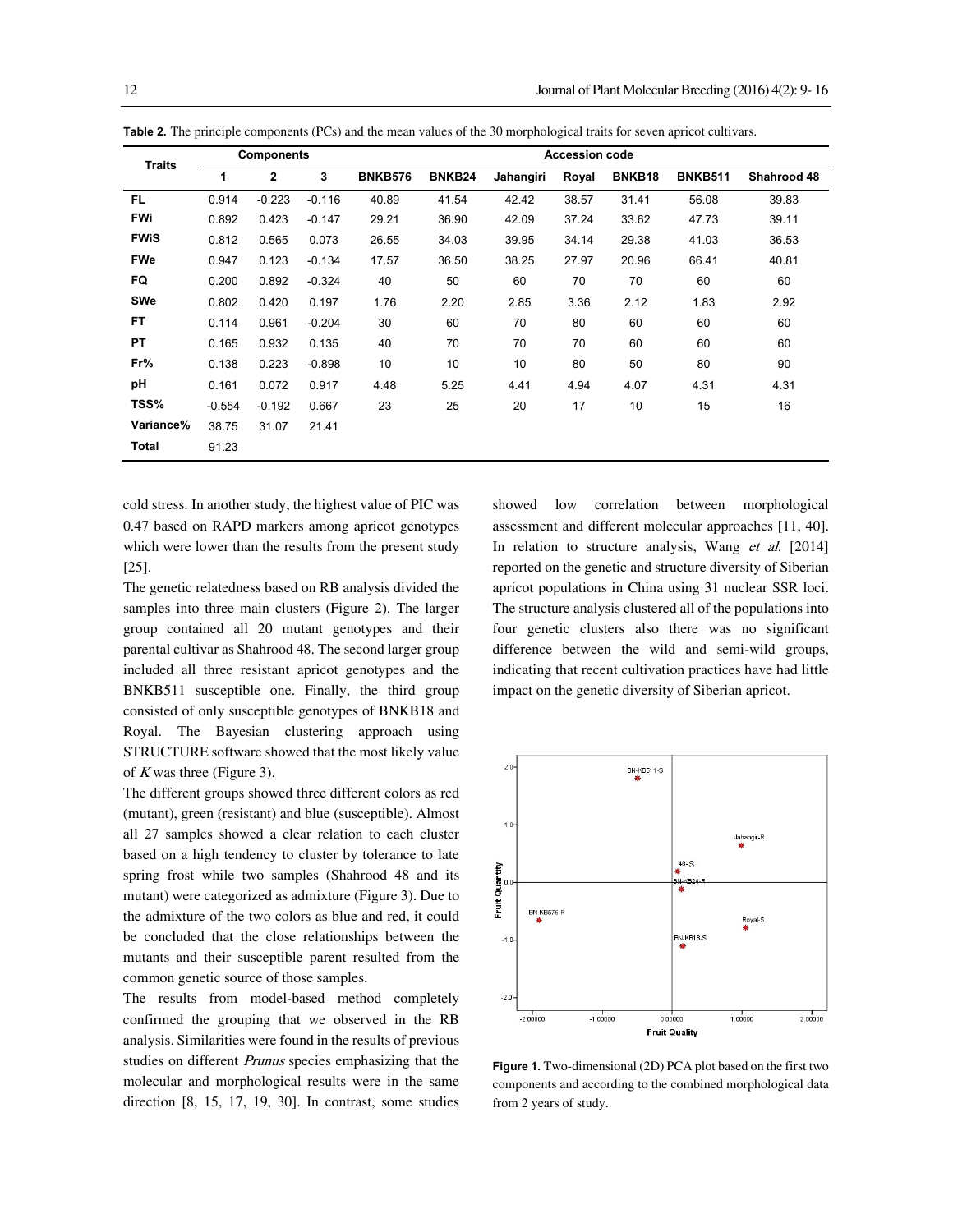

**Figure 2.** The classification of 27 apricot accessions using gCluto v. 1.0. Software.



**Figure 3.** Model-based clustering approach for each of the 27 apricot germplasm examined based on 30 microsatellite markers. Each individual bar represents a genotype. Different color bars refer to three different genetic groups.

Concerning the positive correlation between the SSR markers and morphological data, it seems that the SSR markers with the characteristics of being multi-allelic and co-dominant may be a suitable choice for marker-trait association genetic studies of various apricot germplasms [33].

# **ACKNOWLEDGEMENTS**

The authors would like to appreciate the experimental orchard of Kamal Shahr Research Station of Seed and Plant Improvement Institute in Iran for maintaining the germplasm collection. We are also thankful for the efforts of the Agricultural Biotechnology Research Institute of Iran (ABRII) for funding this study.

### **REFERENCES**

[1] Akpinar, A., Kocal, H., Ergul, A., Kazan, K., selli, E., Bakir, M., Aslantas, S., Kaymak, S. and Saribas, R. 2010. SSR-

based molecular analysis of economically important Turkish apricot cultivars. Genet Mol Res, 9:324-332.

- [2] Aran, M., Fatahi, R. and Zamani, Z. 2012. Molecular and morphological discrimination of selected plum seedlings for rootstock breeding. J Fruit Ornam Plant Res, 20:5-19.
- [3] Arzani, K., Nejatian, M.A. and Karimzadeh, G. 2005. Apricot (Prunus armeniaca) pollen morphological characterisation through scanning electron microscopy, using multivariate analysis. New Zeal J Crop Hort Sci, 33:381-388.
- [4] Asma, B.M. 2008. Determination of pollen viability, germination ratios and morphology of eight apricot genotypes. Afr J Biotechnol, 7:4296-4273.
- [5] Asma, B.M. and Ozturk, K. 2005. Analysis of morphological, pomological and yield characteristics of some apricot germplasm in Turkey. Genet Resour Crop Ev, 52:305-313.
- [6] Badenes, M.L., Martinez-Calvo, J. and Llacer, G. 1998. Analysis of apricot germplasm from the European ecogeographical group. Euphytica, 102:93-99.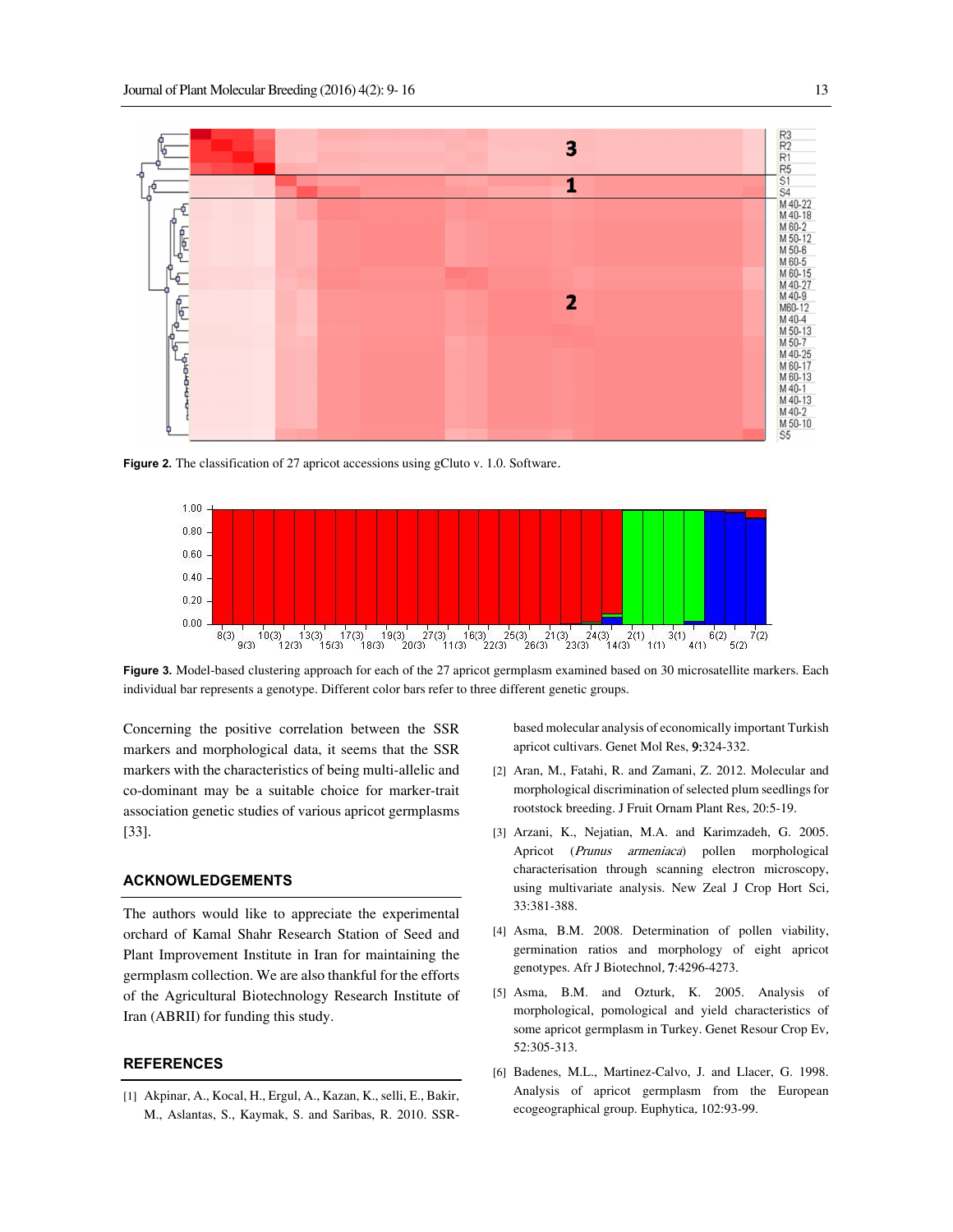- [7] Caliskan, O., Bayazit, S. and Sumbul, A. 2012. Fruit quality and phytochemical attributes of some apricot (Prunus armeniaca L.) cultivars as affected by genotypes and seasons. Not Bot Horti Agrobot Cluj-Napoca, 40:284-294.
- [8] Chalak, L., Chehade, A., Elbitar, A., Cosson, P., Zanetto, A., Dirlewanger, E. and Laigret, F. 2006. Morphological and molecular characterization of peach accessions (Prunus persica L.) cultivated in Lebanon. Lebanese Sci J, 7:23-31.
- [9] Davarynejad, G.H., Szabo, Z., Vaci Felhosne, E., Kun, Z. and Nyeki, J. 1993. Anther and pollen grain characteristics of apricot cultivars. Acta Hort, 384:351-354.
- [10]Doyle, J.J. 1987. A rapid DNA isolation procedure for small quantities of fresh leaf tissue. Phytochem bull, 19: 11-15.
- [11]El Hamzaoui, A., Oukabli, A., and Moumni, M. 2014. Morphological and molecular diversity and genetic structure of Moroccan cultivated almond (Prunus dulcis Mill.) beside some foreign varieties. Plant Genet Resour, 12:308-316.
- [12]Fathi, A., Ghareyazi, B., Haghnazari, A., Ghaffari, M.R., Pirseyedi, S.M., Kadkhodaei, S., Naghavi, M.R. and Mardi, M. 2008. Assessment of the genetic diversity of almond (Prunus dulcis) using microsatellite markers and morphological traits. Iranian J Biotechnol, 6:98-106.
- [13]Ganopoulos, I.V., Kazantzis, K., Chatzicharisis, I., Karayiannis, I. and Tsaftaris, A.S. 2011. Genetic diversity, structure and fruit trait associations in Greek sweet cherry cultivars using microsatellite based (SSR/ISSR) and morpho-physiological markers. Euphytica, 181:237-251.
- [14]Halasz, J., Pedryc, A., Ercisli, S., Yilmaz, K.U. and Hegedus, A. 2010. S-genotyping supports the genetic relationships between Turkish and Hungarian apricot germplasm. J Am Soc Hortic Sci, 135:410-417.
- [15]Kadkhodaei, S., Shahnazari, M., Nekouei, N., Ghasemi, M., Etminani, H., Imani, A. and Ariff, A.B. 2011. A comparative study of morphological and molecular diversity analysis among cultivated almonds (Prunus dulcis). Aust J Crop Sci, 5:82-91.
- [16]Khadivi-Khub, A., Zamani, Z. and Bouzari, N. 2008. Evaluation of genetic diversity in some Iranian and foreign sweet cherry cultivars by using RAPD molecular markers and morphological traits. Hortic Environ Biotechnol, 49:188-196.
- [17]Krichen, L., Audergon, J.M. and Trifi-Farah, N. 2012. Relative efficiency of morphological characters and molecular markers in the establishment of an apricot core collection. Hereditas, 149:163-172.
- [18]Krichen, L., Trifi-Farah, N., Marrakchi, M. and Audergon, J.M. 2010. Comparative analysis of Tunisian apricot accessions on morphological and molecular markers. Acta Hort, 862:173-178.
- [19]Li, M., Zhao, Z. and Miao, X.J. 2013. Genetic variability of wild apricot (Prunus armeniaca L.) populations in the Ili Valley as revealed by ISSR markers. Genet Res Crop Ev, 60: 2293-2302.
- [20]Liu, K. and Muse, S.V. 2005. PowerMarker: an integrated analysis environment for genetic marker analysis. Bioinformatics, 21:2128-2129.
- [21]Maghuly, F., Fernandez, E.B., Ruthner, S., Pedryc, A. and Laimer, M. 2005. Microsatellite variability in apricots (Prunus armeniaca L.) reflects their geographic origin and breeding history. Tree Genet Genomes, 1:151-165.
- [22]Malik, S.K., Chaudhury, R., Dhariwal, O.P. and Mir, S. 2010. Genetic diversity and traditional uses of wild apricot (Prunus armeniaca L.) in high-altitude north-western Himalayas of India. Plant Genet Resour, 8:249-257.
- [23]Marchese, A., Tobutt, K., Raimondo, A., Motisi, A., Boskovic, R., Clarke, J. and Caruso, T. 2007. Morphological characteristics, microsatellite fingerprinting and determination of incompatibility genotypes of Sicilian sweet cherry cultivars. J Hortic Sci Biotechnol, 82:41–48.
- [24]Milosevic, T., Milocevic, N., Glisic, I. and Krska, B. 2010. Characteristics of promising apricot (Prunus armeniaca L.) genetic resources in Central Serbia based on blossoming period and fruit quality. Hort Sci, 37:46-55.
- [25]Mir, J. I., Ahmed, N., Rashid, R., Wani, S. H., Sheikh, M. A., Mir, H., ... & Shah, S. (2012). Genetic diversity analysis in apricot (Prunus armeniaca L.) germplasms using RAPD markers. Indian Journal of Biotechnology, 11(2), 187-190.
- [26]Moghadam, E.G. and Mokhtarian, A. 2006. Delaying apricot (cv. Shahroudi) flower induction by growth regulators application. J Appl Sci, 6:266-269.
- [27]Mratinic, E., Popovski, B., Milosevic, T. and Popovska, M. 2011. Analysis of morphological and pomological characteristics of apricot germplasm in FYR Macedonia. J Agr Sci Tech, 13:1121-1134.
- [28]Pritchard, J.K., Stephens, M. and Donnelly, P. 2000. Inference of population structure using multilocus genotype data. Genetics, 155, 945-959.
- [29]Rasmussen, M. and Karypis, G. 2004. gcluto: An interactive clustering, visualization, and analysis system. UMN-CS TR-04 21.
- [30]Raji, R., Jannatizadeh, A., Fattahi, R., & Esfahlani, M. A. 2014. Investigation of variability of apricot (Prunus armeniaca L.) using morphological traits and microsatellite markers. Sci Hort, 176:225-231.
- [31]Rodrigo, J., Herrero, M. and Hormaza, J.I. 2006. Morphological and physiological parameters related to flower quality in apricot. Acta Hort, 717:89-90.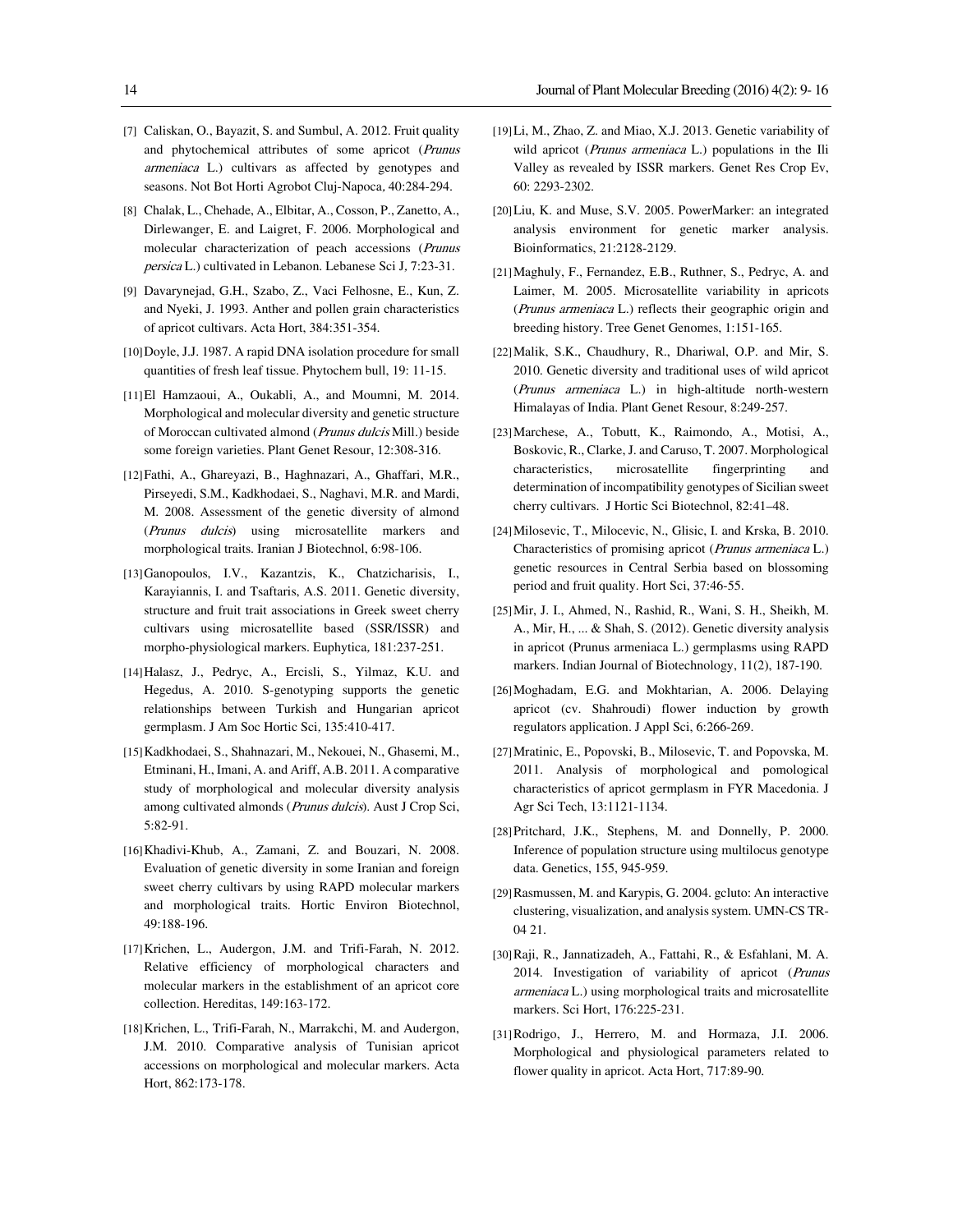- [32]Ruiz, D. and Egea, J. 2008. Phenotypic diversity and relationships of fruit quality traits in apricot (Prunus armeniaca L.) germplasm. Euphytica, 163:143-158.
- [33]Sorkheh, K., Shiran, B., Gradziel, T.M., Epperson, B.K., Martinez-Gomez, P. and Asadi, E. 2007. Amplified fragment length polymorphism as a tool for molecular characterization of almond germplasm: genetic diversity among cultivated genotypes and related wild species of almond, and its relationships with agronomic traits. Euphytica, 156:327-344.
- [34]Sorkheh, K., Shiran, B., Rouhi, V., Asadi, E., Jahanbazi, H., Moradi, H., Gradziel, T.M. and Martأnez-Gomez, P. 2009. Phenotypic diversity within native Iranian almond (Prunus spp.) species and their breeding potential. Genet Resour Crop Ev, 56:947-961.
- [35]Viti, R., Bartolini, S. and Minnocci, A. 2000. Morphological structure of the stigma and style of several genotypes of Prunus armeniaca L. Plant Biosyst, 134:45-51.
- [36]Wang, Z., Kang, M., Liu, H., Gao, J., Zhang, Z., Li, Y., Wu, R. and Pang, X. 2014a. High level genetic diversity and complex population structure of Siberian apricot (Prunus sibirica L.) in China as revealed by nuclear SSR markers. PloS one, 9:e87381.
- [37]Wang, Z., Liu, H., Liu, J., Li, Y., Wu, R. and Pang, X. 2014b. Mining new microsatellite markers for Siberian apricot (Prunus sibirica L.) from SSR-enriched genomic library. Sci Hort, 166:65-69.
- [38]Yeh, F.C. 1997. Population genetic analysis of co-dominant and dominant markers and quantitative traits. Belg J Bot, 129:157.
- [39]Yilmaz, K.U. and Kargi, S.P. 2010. A new morphological trait for apricot characterization. Acta hort, 862:83-84.
- [40]Yilmaz, K.U., Paydas-Kargi, S., Dogan, Y. and Kafkas, S. 2012. Genetic diversity analysis based on ISSR, RAPD and SSR among Turkish apricot germplasms in Iran Caucasian eco-geographical group. Sci Hort, 138:138-143.
- [41]Zeinalabedini, M., Sohrabi, S., Nikoumanesh, K., Imani, A. and Mardi, M. 2012. Phenotypic and molecular variability and genetic structure of Iranian almond cultivars. Plant Syst Evol, 298:1917-1929.
- [42]Zhebentyayeva, T., Reighard, G., Gorina, V. and Abbott, A. 2003. Simple sequence repeat (SSR) analysis for assessment of genetic variability in apricot germplasm. Theor Appl Genet, 106:435-444.